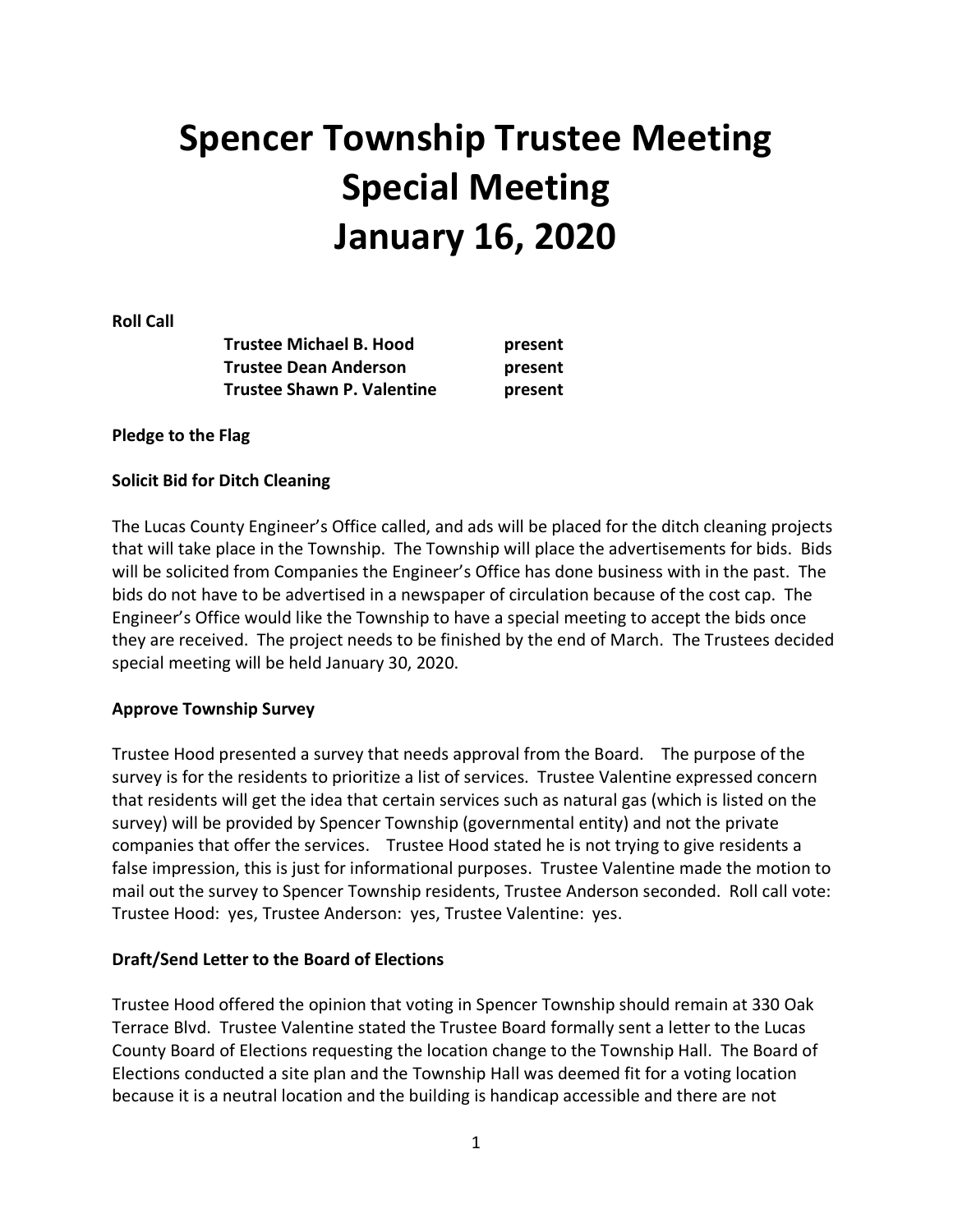multiple uses for the building on election day as there is at the Spencer Neighborhood Center Trustee Valentine offered.

Jacky Dale, Spencer Neighborhood Center Director and resident, stated she has never had complaints of sexual harassment and bullying during elections. She asked if cameras and microphones would be turned off during the election if the Township Hall became the new polling location. Trustee Valentine stated yes they would.

Ms. Dale asked why a police report was never filed and why Trustee Valentine never brought this complaint (harassment) to her knowledge. Trustee Valentine stated people do not feel comfortable voting at the Neighborhood Center. Trustee Valentine feels the Town Hall is a neutral location.

Ms. Dale explained the Neighborhood Center has handicap accessibility along with an over adequate number of parking spaces. Trustee Hood asked Mrs. Dale if workers of the Neighborhood Center park on the road on election day. Ms. Dale stated she will inform the businesses in the building. She also stated a work order has been placed for additional parking lot lighting.

Trustee Anderson feels voting has been there for 30 years, the location is fine once the lighting issue is fixed. Trustee Valentine mention a petition was signed by 60 residents to have the polling location changed.

Trustee Hood reminded Trustee Valentine he initiated the whole voting poll location change. Trustee Valentine expressed he felt that voter suppression was being enacted by ignoring the wishes of 60 residents. Trustee Hood disagreed and stated he felt Trustee Valentine enacted voter suppression by attempting to move the location from a population of people who do not have transportation. There was more discussion on the matter.

Trustee Anderson made a motion for voting in Spencer Township to remain at 330 Oak Terrace Blvd by letter to the Board of Elections, Trustee Hood seconded. Roll call vote: Trustee Hood: yes, Trustee Anderson: yes, Trustee Valentine: no.

## **Streetlight at the Corner of Angola and Crissey**

## **Security Cameras**

The necessity of the security cameras was brought up. Trustee Hood mentioned the cameras were supposed to be used for security purposes to surveil the parking lot, now there are unnecessary cameras everywhere he stated.

Trustee Anderson asked how the camera system is used. Trustee Valentine explained how the cameras work. Tim Bowes, maintenance Spencer Township, explained how he uses the camera. Mr. Bowes also mentioned there were no power tools in the shop when he started,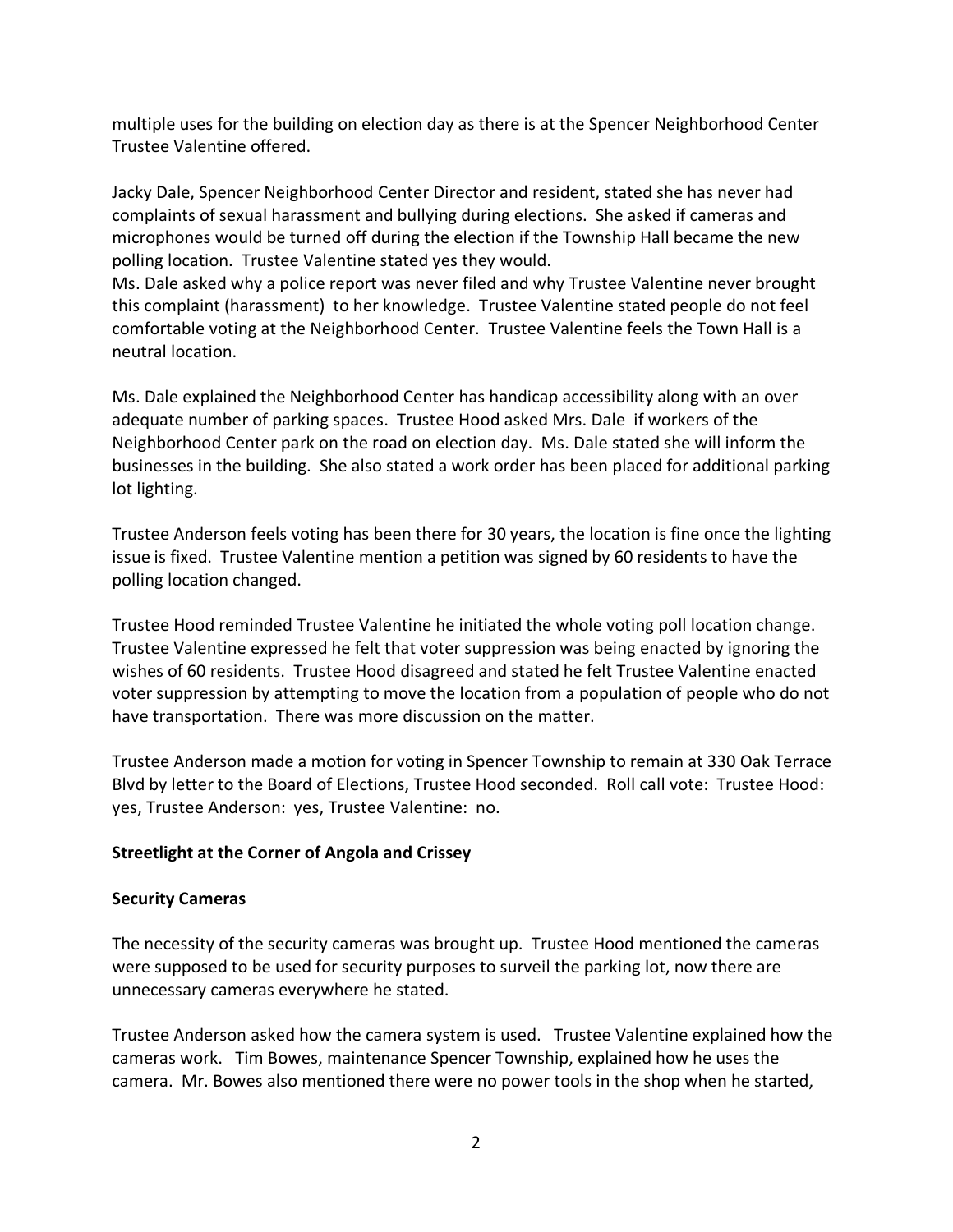and the camera system is a good way to monitor who goes in and out. He feels it is a good asset.

Jim Baum, IT consultant for the Township, explained there are password accessible apps that could be available to the Board. Trustee Anderson did not know if so many cameras were necessary.

Trustee Valentine explained the Township has a history of files, tools and other records coming up missing and the cameras help as a deterrence.

Trustee Anderson asked Pat Baum how the progress of getting the zoning files transferred to digital media was going. She stated she is in process of getting the job done.

Jim Baum mentioned there is no audio being captured on the security cameras, just video.

Trustee Anderson requested the purchase of a broom to be outfitted on the John Deere to help clean up roads in the Industrial Park and other areas where there is flooding and debris that need to be removed. He would also like a berm spreader to be purchased. The Board agreed that Tim Bowes would get pricing on these items.

#### **Road Maintenance – Tractor Attachment Brondes Ford Truck**

#### **Land Acquisition**

#### **Board Appointment – Alternate**

Trustee Hood asked for clarification of a Trustee (Kris Ruhl) sitting on a Board and being a Trustee at the same time. Trustee Valentine explained since there were no meetings of the BZA Board and Mr. Ruhl never resigned from the BZA Board, he was still a member of the BZA Board. Mr. Ruhl still sits as an alternate. Township legal representative Sheilah McAdams validated this Trustee Valentine explained.

 Trustee Anderson stated he attended a meeting where Mr. Ruhl was removed once he became a Trustee and another individual replaced the alternate position. Trustee Valentine explained that was done inappropriately. It's not an easy task to remove a Board member.

Trustee Anderson is requesting legal proof from our lawyer and Trustee Hood requested the prosecutor be involved.

#### **Township Photos/History**

Trustee Hood asked where are the photos that were on the wall. Trustee Valentine stated packaged and on a shelf in the maintenance barn. Trustee Hood stated the pictures were history and they should go back on the wall since the Township spent so much money on them.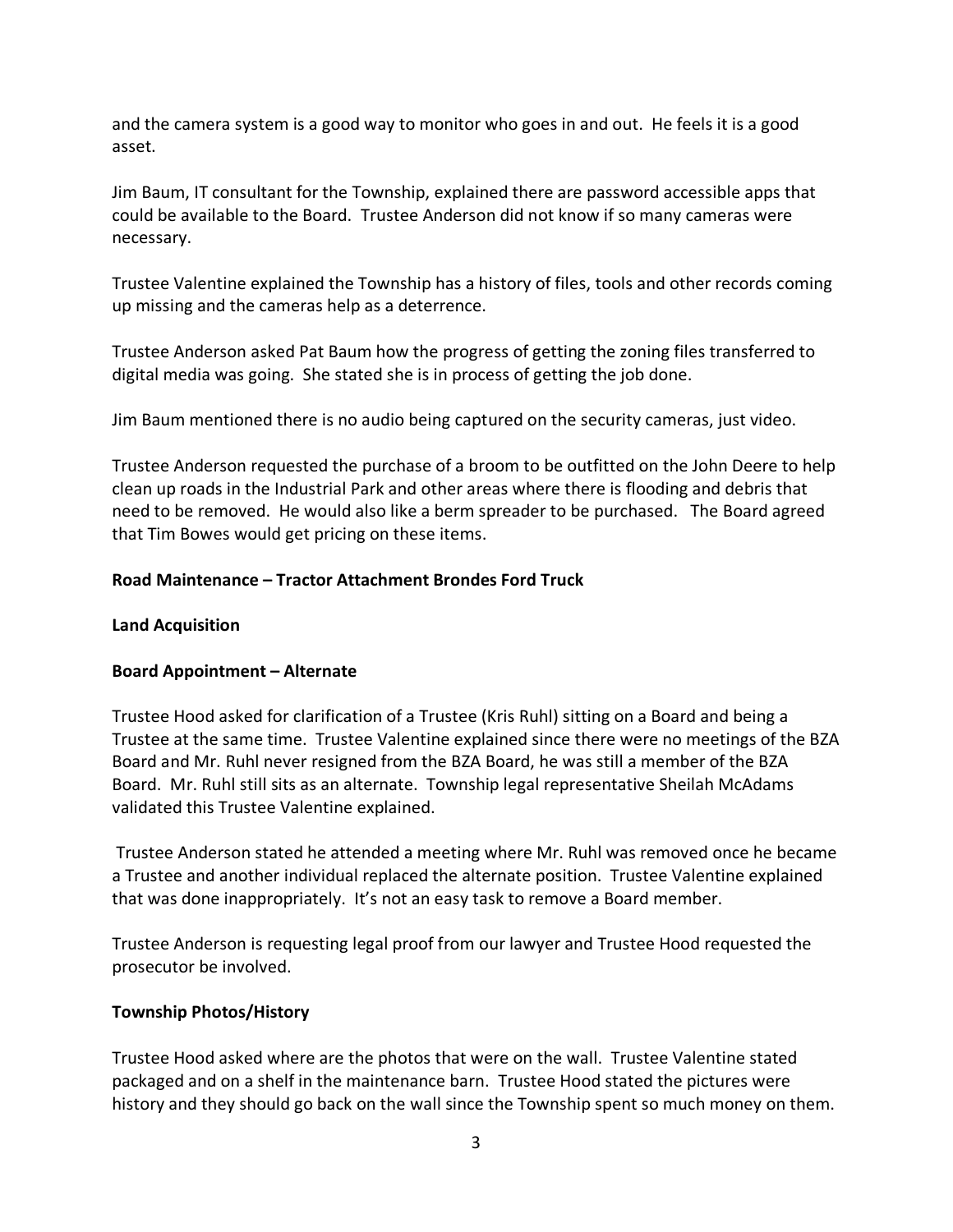He asked why the pictures were removed. Trustee Valentine stated the Township got new carpeting and the walls were being painted so the pictures were removed. He also stated he felt the pictures were tacky. Trustee Valentine felt the pictures should be donated to the library.

Trustee Anderson felt there were a lot of pictures and the history should be preserved. He feels that every term a person served does not need to go up.

Marilyn Yoder, Holland, Springfield, Spencer Historical Society, stated the pictures were a fabulous work and they were not a detriment to the Township. Trustee Valentine asked if the Holland, Springfield, Spencer Historical Society still existed, Mrs. Yoder stated yes. Mrs. Yoder will check to see if the Historical Society wants the pictures. Spencer Township will also send a letter to see if they would like the pictures.

## **All Incoming/Outgoing Communication**

Trustee Hood stated all incoming and outgoing communication should go through the Fiscal Officer's office. Trustee Anderson agreed, but Trustee Valentine stated Pat Baum should be the intermediary because she is in the office 3 days a week. Zoning and maintenance correspondence will not be sent to the Fiscal Officer.

Trustee Hood stated he is bringing this up because there were 2 pieces a of correspondence not sanctioned by the Board, the post card that went out prior to the last election and the initial letter that went to the Board of Elections. Trustee Valentine clarified that was his personal letter that was sent to the Board. He also stated he was fielding calls from residents, that's why the post card was sent. Trustee Hood stated it should have been Board sanctioned. He was out of the loop as a Trustee. There was more discussion on how correspondence should be sent when a Trustee is sending correspondence personally.

Trustee Anderson made a motion that all incoming and outgoing correspondence, excluding maintenance and zoning correspondence go through the Fiscal Officer, Trustee Valentine seconded. Roll call vote: Trustee Hood: yes, Trustee Anderson: yes, Trustee Valentine: yes.

## **Land Use Plan**

Trustee Hood asked Jacob Barnes if he received the Spencer Township Land Use Plan, he stated he did receive the Land Use Plan from the planning commission. He also received branding information and proposals from the Fiscal Officer's office. Trustee Valentine asked Mr. Barnes to present an updated Land Use Plan.

## **Zoning Resolution (6-1)**

Trustee Hood asked a question about zoning and the lot size to build a home. There is currently a 3-acre provision for new constructions. There was clarification on what this meant.